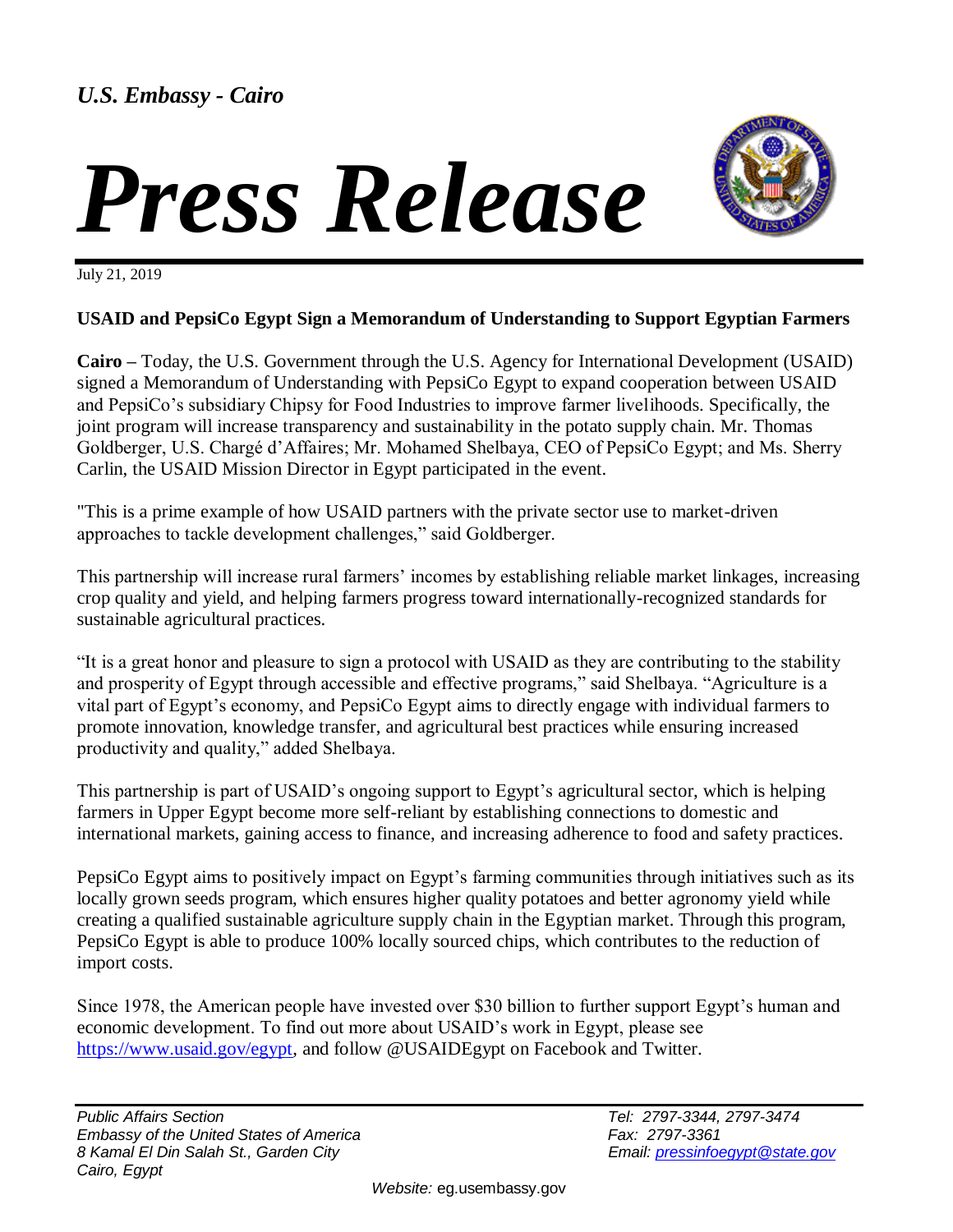



21 يوليو 2019

## **الوكالة األمريكية للتنمية الدولية وشركةبيبسيكومصرتوقعان مذكرةتفاهم لدعم املزارعين املصريين**

**القاهرة**- وقعت الحكومة األمريكية اليوم من خالل الوكالة األمريكية للتنمية الدولية )USAID )مذكرة تفاهم مع شركةبيبسيكو مصر PepsiCo Egypt لتوسيع نطاق التعاون بين الوكالة الأمريكية للتنمية الدولية وشركة شيبسي Chipsy للصناعات الغذائية التابعة لشركة PepsiCo لتحسين سبل معيشة المزارعين وزيادة الشفافية والاستدامة في سلسلة القيمة لحاصلات البطاطس. وقد شارك في حفل التوقيع كل من: السيد/ توماس جولدبرجر، القائم بأعمال السفارة الأمريكية بالقاهرة؛ السيد/ محمد شلباية، الرئيس التنفيذي لشركة PepsiCo Egypt؛ والسيدة/ شيري كارلين، مدير بعثة الوكالة الأمريكية للتنمية الدولية في مصر.

وقد صرّح القائم بأعمال السفارة الأمريكية توماس جولدبيرجر، "يعتبر هذا التعاون لمثابة نموذجاً رئيسياً على كيفية الاستغلال الأمثل لشراكة ֦֧֦֧֦֧֦֧֦֧֦֧֦֧֦֧  $\ddot{\cdot}$  $\ddot{\phantom{0}}$ الوكالة الأمريكية للتنمية الدولية مع القطاع الخاص نحو المنهجيات التي تعتمد على متطلبات السوق لمواجهة تحديات التنمية".

ستسهم هذه الشراكة في زيادة دخل المزارعين بالريف المصري من خلال إقامة الروابط الوثيق مع السوق، وزيادة جودة الحاصلات الزراعية، ومساعدة المزارعين على الارتقاء لمستوى المعايير الدولية المعترف بها فيما يتعلق بالممارسات الزراعية المستدامة.

كما صرّح محمد شلباية، الرئيس التنفيذي لشركة PepsiCo Egypt: "إنه لمن دواي سروري وفخري أن أقوم بتوقع بروتوكولا مع الوكالة الأمريكية ֦֧֦֧֦֧֦֧֦֧֦֧֦֧֦֧֦֧֦֧֡֡<br>֧֝ للتنمية الدولية نظراً لما تقوم به في الإسهام في تحقيق الاستقرار والرخاء لمصر من خلال برامج ذات تأثير إيجابي يمكن الوصول إليها". وأضاف .<br>i شلباية "تعتبر الزراعة جانباً حيويًا من الاقتصاد المصري، وتهدف شركة PepsiCo Egypt إلى المشاركة بشكل مباشر مع المزارعين الأفراد لتشجيع Ĭ ֦֧֦֧֦֧֦֧֦֧֧ׅ֧֦֧֦֧֚֚֚֚֚֚֚֚֚֚֚֚֚֚֚֬֡֝֝֜֜֓֝֬ الابتكار ونقل المعرفة والتعرف على أفضل الممارسات الزراعية مع ضمان زيادة الإنتاجية والجودة".

هذه الشراكة هي جزء من الدعم المستمر للوكالة الأمريكية للتنمية الدولية للقطاع الزراعي في مصر ، والذي يساعد المزارعين في صعيد مصر على الاعتماد على أنفسهم من خلال إقامة الروابط مع الأسواق المحلية والدولية، والحصول على التمويل اللازم، وزيادة الالتزام بتدابير السلامة والأمن الغذائي.

تهدف شركة PepsiCo Egypt إلى إحداث الأثر الإيجابي داخل المجتمعات الزراعية في مصر من خلال مبادرات مثل برنامج إنتاج البذور المحلية، والذي يضمن الحصول على محصول بطاطس عالى الجودة وإنتاجية زراعية أفضل مع إنشاء سلسلة قيمة زراعية مستدامة مؤهلة في السوق املصرية. من خالل هذا البرنامج، تستطيع Egypt PepsiCo إنتاج رقائق البطاطس محلية املصدر بنسبة 100 ،٪ مما يساهم في خفض تكاليف االستيراد.

منذ عام 1978، استثمر الشعب الأمريكي أكثر من 30 مليار دولار لدعم التنمية البشرية والاقتصادية في مصر من خلال الوكالة الأمريكية للتنمية الدولية. وللتعرف على المزيد عن عمل الوكالة في مصر، يرجى الاطلاع على الموقع الإلكتروني: https://www.usaid.gov/egypt ومتابعتنا على فيس بوك وتويتر USAIDEgypt@.